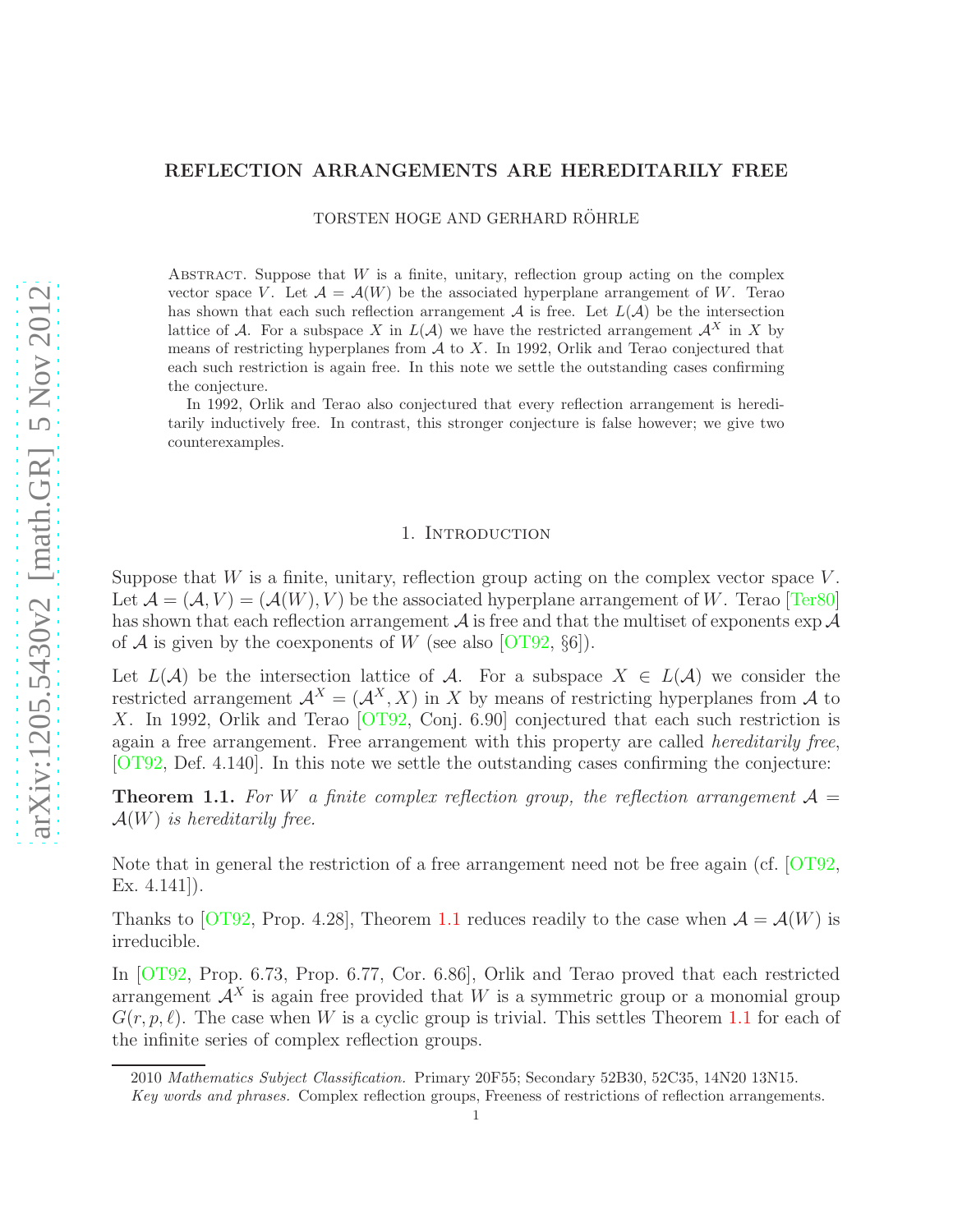Furthermore, in a case-by-case study, Orlik and Terao showed in [\[OT93\]](#page-5-2) that  $A<sup>X</sup>$  is free when W is a Coxeter group. In case W is a Weyl group, Douglass  $\lceil \text{Dou99} \rceil$  gave a uniform proof of this fact using an elegant conceptual Lie theoretic argument.

Moreover, for any hyperplane arrangement A, it is known that  $\mathcal{A}^X$  is free in case dim  $X = 1$ , [\[OT92,](#page-5-1) Def. 4.7; Prop. 4.27], as well as when dim  $X = 2$  [\[OT92,](#page-5-1) Ex. 4.20].

For the exceptional complex reflection groups, Orlik and Terao checked that in each instance when dim  $X = 3$ , the restriction  $\mathcal{A}^{X}$  is again free [\[OT92,](#page-5-1) App. D].

In this note, we settle the remaining instances in the exceptional groups. There are only four instances when the freeness of  $\mathcal{A}^X$  still needs to be checked: Either  $W = G_{33}$  and X is a hyperplane in V (there is only one class of hyperplanes and here dim  $X = 4$ ), or else  $W = G_{34}$  and X is a hyperplane in V (there is only one class of hyperplanes and here  $\dim X = 5$ , or  $X \in L(\mathcal{A})$  belongs to one of two classes of 4-dimensional subspaces in V.

Our proof of these remaining cases for Theorem [1.1](#page-0-0) is computational. First we use the functionality for complex reflection groups provided by the CHEVIE package in GAP (and some GAP code by J. Michel) (see  $[S+97]$  $[S+97]$  and  $[GHL+96]$ ) in order to obtain explicit linear functionals  $\alpha$  defining the hyperplanes ker  $\alpha$  of the underlying reflection arrangement  $\mathcal{A}(W)$ . These then allow us to implement the module of derivations  $D(\alpha)$  associated with  $\alpha$  in the SINGULAR computer algebra system (cf. [\[GPS09\]](#page-5-6)). Then the module theoretic functionality of SINGULAR is used to show that the modules of derivations in question  $D(A^X)$  are free.

While our calculations (combined with the existing known instances of the conjecture of Orlik and Terao) do provide a proof of Theorem [1.1,](#page-0-0) it would nevertheless be very desirable to have a uniform, conceptual proof free of case-by-case considerations and free of computer calculations. A conceptual proof is only known in case of Weyl groups [\[Dou99\]](#page-5-3).

The notion of freeness was introduced by Saito in his seminal work [\[S80\]](#page-5-7). Questions of freeness play a central role in the understanding of arrangements (see [\[OT92,](#page-5-1) §4], [\[Ter80\]](#page-5-0)). In current research they are still of key importance; for instance in form of inductively free arrangements, e.g., see [\[BC12\]](#page-5-8) or [\[HR12\]](#page-5-9), or in the context of multiarrangements, e.g., see [\[Sch12\]](#page-5-10).

In the next section, we recall the required notation and facts about freeness of hyperplane arrangements and reflection arrangements from [\[OT92,](#page-5-1) §4, §6]. We settle the outstanding cases of Orlik and Terao's conjecture, completing the proof of Theorem [1.1](#page-0-0) in Section 3.

For general information about arrangements and reflection groups, we refer the reader to [\[OT92\]](#page-5-1) and [\[Bou68\]](#page-5-11).

# 2. Preliminaries

2.1. Hyperplane Arrangements. Let  $V = \mathbb{C}^{\ell}$  be an  $\ell$ -dimensional complex vector space. A hyperplane arrangement is a pair  $(A, V)$ , where A is a finite collection of hyperplanes in V. Frequently, we simply write A in place of  $(A, V)$ . The *lattice of* A,  $L(A)$ , is the set of subspaces of V of the form  $H_1 \cap \cdots \cap H_n$ , where  $\{H_1, \ldots, H_n\}$  is a subset of A.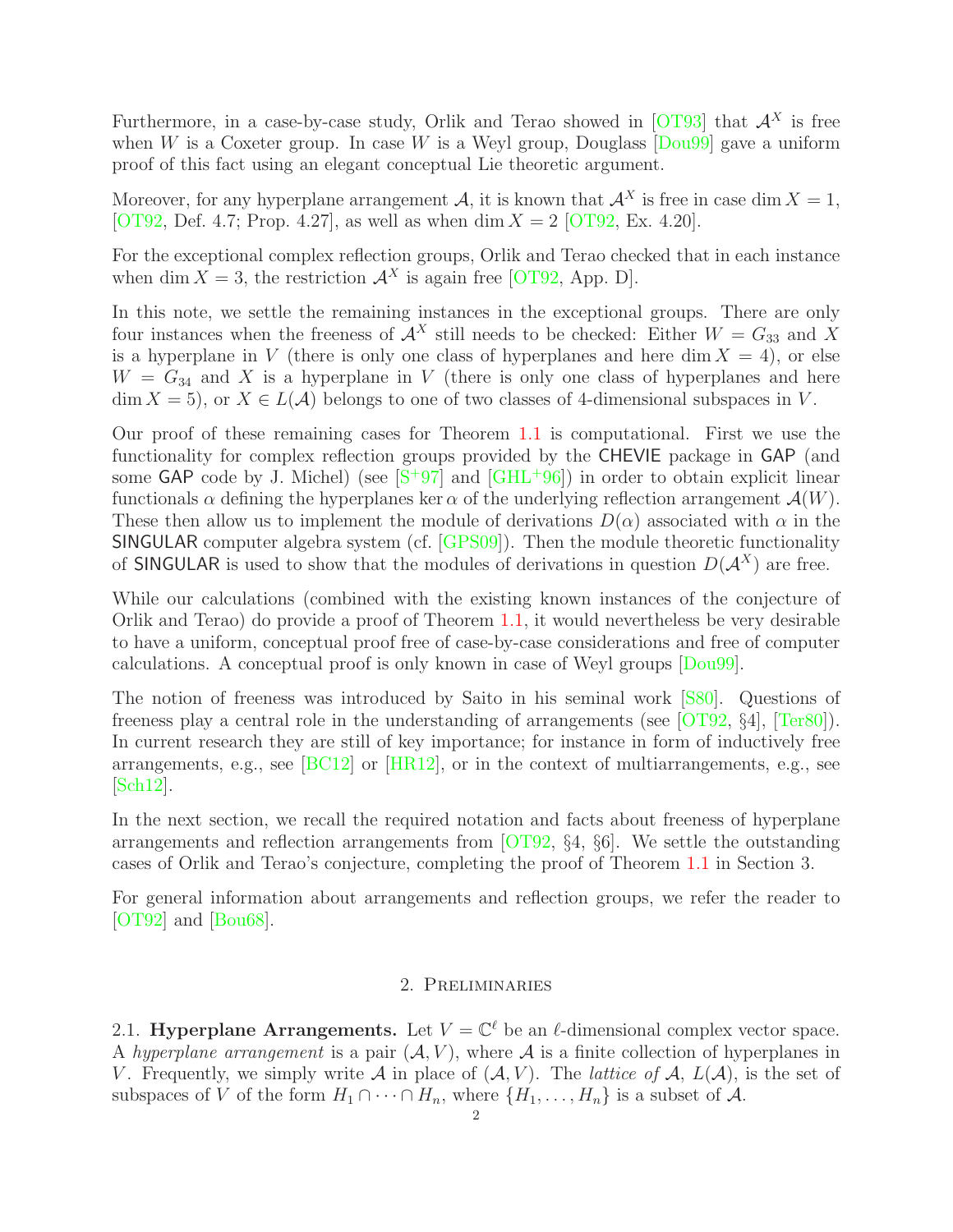For  $X \in L(\mathcal{A})$ , we have two associated arrangements, firstly the subarrangement  $\mathcal{A}_X :=$  ${H \in \mathcal{A} \mid X \subseteq H}$  of A and secondly, the restriction of A to X,  ${(\mathcal{A}^X, X)}$ , where  $\mathcal{A}^X :=$  $\{X \cap H \mid H \in \mathcal{A} \setminus \mathcal{A}_X\}.$ 

Let  $S = S(V^*)$  be the symmetric algebra of the dual space  $V^*$  of V. If  $x_1, \ldots, x_\ell$  is a basis of  $V^*$ , then we identify S with the polynomial ring  $\mathbb{C}[x_1,\ldots,x_\ell]$ . Letting  $S_p$  denote the C-subspace of S consisting of the homogeneous polynomials of degree  $p$  (along with 0), we see that S is naturally Z-graded:  $S = \bigoplus_{p \in \mathbb{Z}} S_p$ , where  $S_p = 0$  in case  $p < 0$ .

Let  $Der(S)$  be the S-module of C-derivations of S, where the S-module structure is defined as follows: For  $f \in S$  and  $\theta_1, \theta_2 \in \text{Der}(S)$ , let  $f\theta_1, \theta_1 + \theta_2 \in \text{Der}(S)$  be defined by  $(f\theta_1)(g) :=$  $f \cdot \theta_1(g)$  and  $(\theta_1 + \theta_2)(g) = \theta_1(g) + \theta_2(g)$  for  $g \in S$ . For  $i = 1, \ldots, \ell$ , let  $D_i := \partial/\partial x_i$  be the usual derivation of S. Then  $D_1, \ldots, D_\ell$  is a C-basis of Der(S). We say that  $\theta \in \text{Der}(S)$ is homogeneous of polynomial degree p provided  $\theta = \sum_{i=1}^{\ell} f_i D_i$ , where  $f_i \in S_p$  for each  $1 \leq i \leq \ell$ . In this case we write pdeg  $\theta = p$ . Let  $\text{Der}(S)_p$  be the C-subspace of  $\text{Der}(S)$ consisting of all homogeneous derivations of polynomial degree  $p$ . Then  $Der(S)$  is a graded S-module:  $\text{Der}(S) = \bigoplus_{p \in \mathbb{Z}} \text{Der}(S)_p$ . For instance, the Euler derivation  $\theta_E := \sum_{i=1}^{\ell} x_i D_i$  is homogeneous of polynomial degree 1 (cf. [\[OT92,](#page-5-1) Def. 4.7]).

Following [\[OT92,](#page-5-1) Def. 4.4], for  $f \in S$ , we define the S-submodule  $D(f)$  of Der(S) by

$$
D(f) := \{ \theta \in \text{Der}(S) \mid \theta(f) \in fS \}.
$$

Let A be an arrangement in V. Then for  $H \in \mathcal{A}$  we fix  $\alpha_H \in V^*$  with  $H = \text{ker}(\alpha_H)$ . The defining polynomial  $Q(\mathcal{A})$  of  $\mathcal{A}$  is given by  $Q(\mathcal{A}) := \prod_{H \in \mathcal{A}} \alpha_H \in S$ .

The *module of A-derivations* of  $A$  is defined by

$$
D(\mathcal{A}) := D(Q(\mathcal{A})).
$$

Note that for any arrangement A we have that  $\theta_E \in D(\mathcal{A})$  (cf. [\[OT92,](#page-5-1) Def. 4.7]). We say that A is free if the module of A-derivations  $D(A)$  is a free S-module.

With the  $\mathbb{Z}\text{-grading of Der}(S)$ , the module of A-derivations becomes a graded S-module  $D(\mathcal{A}) = \bigoplus_{p \in \mathbb{Z}} D(\mathcal{A})_p$ , where  $D(\mathcal{A})_p = D(\mathcal{A}) \cap \text{Der}(S)_p$  [\[OT92,](#page-5-1) Prop. 4.10]. If  $\mathcal{A}$  is a free arrangement, then the S-module  $D(\mathcal{A})$  admits a basis of  $\ell$  homogeneous derivations, say  $\theta_1,\ldots,\theta_\ell$  [\[OT92,](#page-5-1) Prop. 4.18]. While the  $\theta_i$ 's are not unique, their polynomial degrees pdeg  $\theta_i$ are unique (up to ordering). This multiset is the set of *exponents* of the free arrangement  $A$ and is denoted by  $\exp A$ .

An important theorem for free arrangements A states that the Poincaré polynomial  $\pi(\mathcal{A}, t)$ of the lattice  $L(\mathcal{A})$  (cf. [\[OT92,](#page-5-1) §2.3]) factors into linear terms given by the exponents of  $\mathcal{A}$ as

$$
\pi(\mathcal{A},t) = \prod_{i=1}^{\ell} (1+b_i t),
$$

where  $\exp A = \{b_1, \ldots, b_\ell\}$  are the exponents of A [\[OT92,](#page-5-1) Thm. 4.137]. This factorization property suggests that freeness of A only depends on the lattice  $L(\mathcal{A})$ ; this is a basic conjecture due to Terao [\[OT92,](#page-5-1) Conj. 4.138].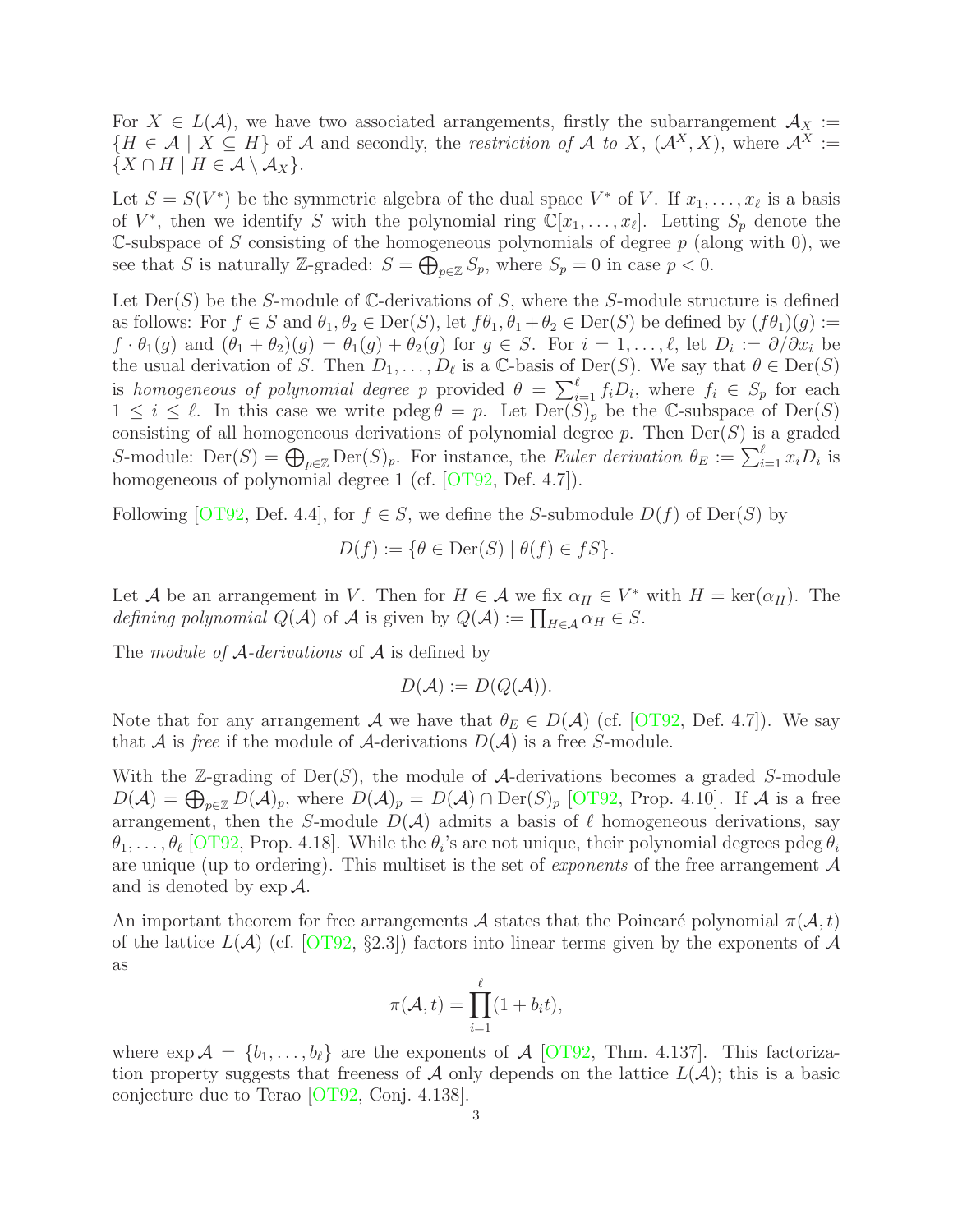Following [\[OT92,](#page-5-1) Def. 4.140], we say that A is *hereditarily free* provided  $A<sup>X</sup>$  is free for every  $X \in L(\mathcal{A})$ . In general, a free arrangement need not be hereditarily free, thanks to a counterexample due to Edelman and Reiner [\[OT92,](#page-5-1) Ex. 4.141].

2.2. Reflection Arrangements. Suppose that  $W \subseteq GL(V)$  is a finite, complex reflection group acting on the complex vector space  $V = \mathbb{C}^{\ell}$ . The reflection arrangement  $\mathcal{A} = \mathcal{A}(W)$ of  $W$  in  $V$  is the hyperplane arrangement consisting of the reflecting hyperplanes of the elements in  $W$  acting as reflections on  $V$ .

It is known that each reflection arrangement  $\mathcal{A}(W)$  is free [\[Ter80\]](#page-5-0). In [\[OT92,](#page-5-1) Prop. 6.89], Orlik and Terao proved in a case-by-case argument that, for any  $X \in L(\mathcal{A})$  with dim  $X = p$ , there exist integers  $b_1^X, \ldots, b_p^X$  such that the Poincaré polynomial of the restriction  $\mathcal{A}^X$ satisfies the factorization property

$$
\pi(\mathcal{A}^X, t) = \prod_{i=1}^p (1 + b_i^X t).
$$

Moreover, in all instances when  $\mathcal{A}^X$  is known to be free, the equality  $\exp \mathcal{A}^X = \{b_1^X, \ldots, b_p^X\}$ holds. In view of this fact and the aforementioned factorization theorem for free arrangements, [\[OT92,](#page-5-1) Thm. 4.137], Orlik and Terao conjecture that every reflection arrangement is hereditarily free (cf. [\[OT92,](#page-5-1) Conj. 6.90]). Theorem [1.1](#page-0-0) settles this conjecture.

## <span id="page-3-0"></span>3. Proof of Theorem [1.1](#page-0-0)

As explained in the Introduction, all but four cases of Theorem [1.1](#page-0-0) have already been proved. We thus concentrate on the four outstanding incidences in  $G_{33}$  and  $G_{34}$ .

In the case of the restriction of  $A$  to a hyperplane  $H$ , one is inclined to use the Addition-Deletion Theorem [\[OT92,](#page-5-1) Thm. 4.51] in order to derive the freeness of  $\mathcal{A}^H$ . However, in the case of  $G_{33}$  and  $G_{34}$ , the set  $\{b_1^H, \ldots, b_p^H\}$  is not a subset of  $\exp{\mathcal{A}(W)}$  (cf. [\[OT92,](#page-5-1) Tables C.14, C.17]), and thus this criterion does not apply.

Recall that the defining polynomial  $Q(\mathcal{A}) = \prod_{H \in \mathcal{A}} \alpha_H$  of  $\mathcal{A}$  is a product of linear factors. Thanks to [\[OT92,](#page-5-1) Prop. 4.8], we have

(3.1) 
$$
D(\mathcal{A}) = \bigcap_{H \in \mathcal{A}} D(\alpha_H).
$$

Therefore, we may compute  $D(\mathcal{A})$  as an intersection of the S-modules  $D(\alpha_H)$ .

The linear factors can be obtained from the CHEVIE package in  $GAP$  (see  $[S+97]$  $[S+97]$  and  $\left[\text{GHL}^{+}96\right]$  in the following way:

- G:=ComplexReflectionGroup(33); returns the complex reflection group with Shephard-Todd number 33:  $G = G_{33}$ .
- R:=Reflections(G); returns the list R of reflections of G (some of which occur more than once).
- $A := \text{MatXPerm}(G, g)$ ;

returns the representation matrix of  $g \in R$  on V.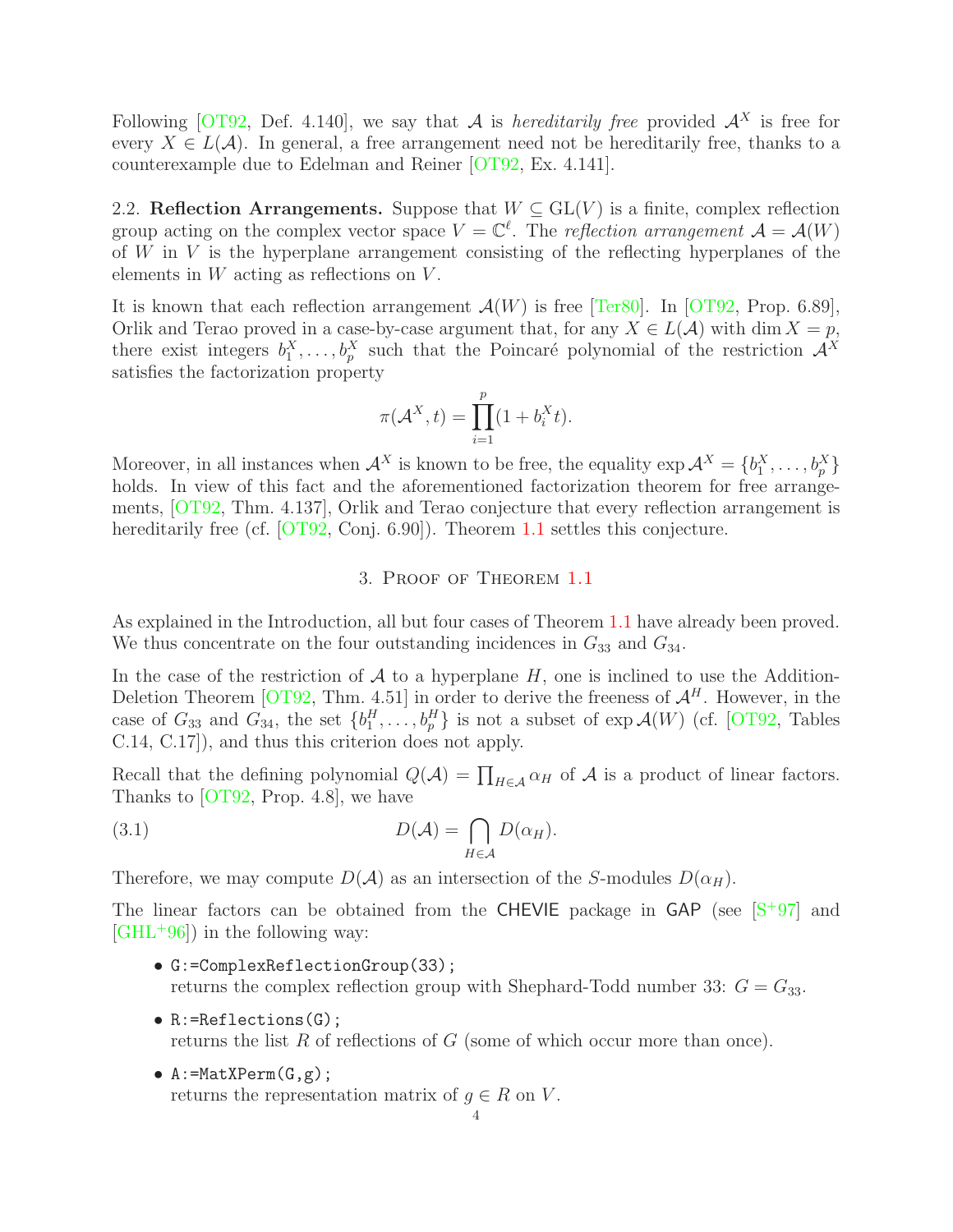## • BaseMat(A-IdentityMat(1))[1];

returns the linear form  $\alpha$  whose kernel is the corresponding hyperplane.

Let  $e_1, \ldots, e_\ell \in V$  be the dual basis of  $x_1, \ldots, x_\ell \in S$ . We define a map  $\vee : V \to \text{Der}(S)_0$  by  $v = \sum_{i=1}^{\ell} \lambda_i e_i \mapsto v^{\vee} := \sum_{i=1}^{\ell} \lambda_i D_i \in \text{Der}(S)_0.$ 

Using this notation, a set of generators of  $D(\alpha)$  is given by a basis of the corresponding hyperplane along with the Euler derivation  $\theta_E$  as follows:

<span id="page-4-0"></span>**Lemma 3.2.** Let  $\{v_1, \ldots, v_{\ell-1}\}\$  be a  $\mathbb{C}$ -basis of ker  $\alpha$  for  $\alpha \in V^* \setminus \{0\}$ . Then  $\{\theta_E, v_1^{\vee}, \ldots, v_{\ell-1}^{\vee}\}\$ is an S-basis of  $D(\alpha)$ .

In particular, we have  $D(\mathcal{A})_0 = \bigcap_{H \in \mathcal{A}} H$ .

*Proof.* Note that we have  $v_i^{\vee}$  $i<sup>V</sup>(\alpha) = \alpha(v_i) = 0$ , and so  $v_i<sup>V</sup> \in D(\alpha)$ , for each  $i = 1, ..., \ell - 1$ . Let  $M := M(\theta_E, v_1^{\vee}, \ldots, v_{\ell-1}^{\vee})$  be the coefficient matrix associated with  $\theta_E, v_1^{\vee}, \ldots, v_{\ell-1}^{\vee} \in D(\alpha)$ , i.e., the entries of M are the coefficients of  $\theta_E, v_1^{\vee}, \ldots, v_{\ell-1}^{\vee}$  in terms of the  $D_i$ 's (cf. [\[OT92,](#page-5-1) Def. 4.11]). Thanks to [\[OT92,](#page-5-1) Prop. 4.12], we have det  $M \in \alpha S$ . Therefore, once we know that det  $M \neq 0$ , we get that deg(det  $M = 1$ , and thus det  $M = \lambda \alpha$  for some  $\lambda \in \mathbb{C} \setminus \{0\}.$ 

Computing det M by Laplace along the column given by  $\theta_E$ , it is obvious that the determinant does not vanish, since  $\{v_1, \ldots, v_{\ell-1}\}\$ is linearly independent and therefore at least one  $(\ell-1)$ -minor of the coefficient-matrix of the  $v_i^{\vee}$  $i$ 's is non-zero. Consequently, det  $M = \lambda \alpha$  for some  $\lambda \in \mathbb{C} \setminus \{0\}$ . The result now follows from Saito's criterion [\[OT92,](#page-5-1) Thm. 4.19].  $\Box$ 

In order to compute  $D(A^H)$ , we require the defining polynomial  $Q(A^H)$  along with its linear factors. The strategy is to insert the equation defining the hyperplane  $H$  into the remaining factors of  $Q(\mathcal{A})$ . Some of the resulting new factors then coincide modulo a scalar, and consequently, the corresponding new hyperplanes are the same. For each hyperplane, we choose only one such factor for the defining polynomial of  $\mathcal{A}^H$ .

Using the explicit data provided by CHEVIE and Lemma [3.2,](#page-4-0) we can calculate  $D(A^H)$  using equation [\(3.1\)](#page-3-0) along with the intersect command in SINGULAR (cf. [\[GPS09\]](#page-5-6)).

The derivations that form a basis of  $D(A^X)$  that we have calculated using **SINGULAR** in the four cases above are expressions with long and complicated polynomial coefficients, with the exception of the Euler derivation, of course. So they are simply too cumbersome and not particularly enlightening in order to be listed explicitly. The interested reader may find them via the link http://www.ruhr-uni-bochum.de/ffm/Lehrstuehle/Lehrstuhl-VI/hyperplane\_arrangement

The following algorithmic method to show that a given arrangement  $A$  is free is proposed by Barakat and Cuntz [\[BC12,](#page-5-8) §6.3]. Start with the empty arrangement and successively add hyperplanes. At each step check if the module of derivations given by the corresponding intersections is free. This algorithm only works if  $A$  is *inductively free* [\[OT92,](#page-5-1) Def. 4.53]. In that case there is an ordering of the hyperplanes  $H_1, H_2, \ldots$  such that, for each subarrangement  $A_i := \{H_1, \ldots, H_i\}$  of  $A$ , the corresponding module of derivations  $D(A_i)$  is free. Unfortunately, neither  $\mathcal{A}(G_{33})$  nor  $\mathcal{A}(G_{34})$  is inductively free; see the next paragraph. So it is not possible to employ the algorithm from [\[BC12\]](#page-5-8) in our case.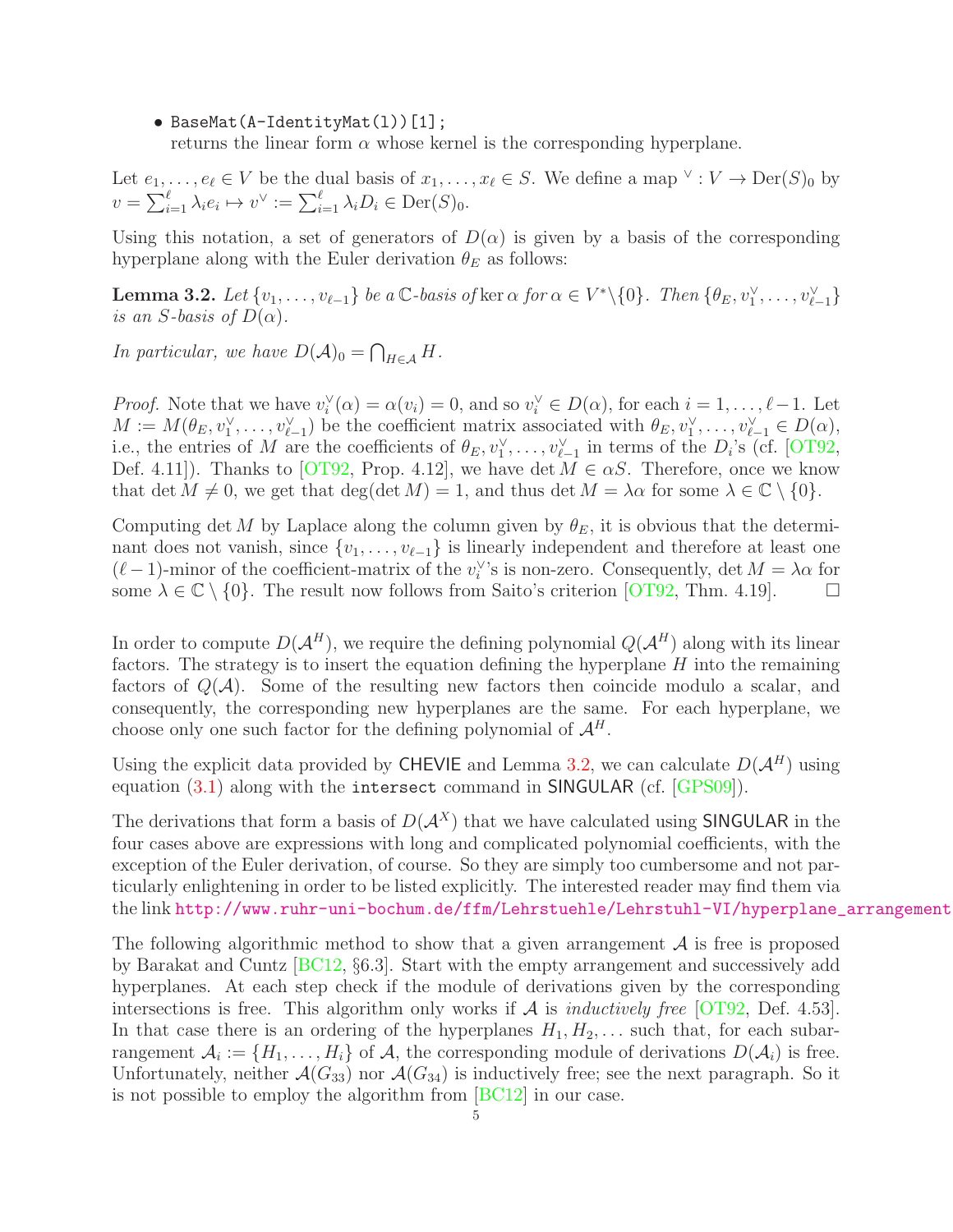We now show that  $\mathcal{A} = \mathcal{A}(G_{33})$  is not inductively free; for  $G_{34}$  the argument is similar. Our argument depends on the result of our computation that the restricted arrangement  $\mathcal{A}^H$  is free for  $H \in \mathcal{A}$ . For, since  $\mathcal{A}$  and  $\mathcal{A}^H$  are free, it follows from [\[OT92,](#page-5-1) Prop. 4.57] that the map q:  $D(\mathcal{A}) \to D(\mathcal{A}^H)$  (as defined in [\[OT92,](#page-5-1) Prop. 4.45]) is surjective if and only if the subarrangement  $\mathcal{A}\setminus\{H\}$  of  $\mathcal A$  is free. Since the map q is "degree preserving" ([\[OT92,](#page-5-1) Prop. 4.44]), it follows from the list of the polynomial degrees of the generators of the free modules  $D(\mathcal{A})$  and  $D(\mathcal{A}^H)$  (i.e., the exponents of A and  $\mathcal{A}^H$ ) given in [\[OT92,](#page-5-1) Table C.14] that q is not onto. This in particular shows that  $\mathcal{A} \setminus \{H\}$  is not free and so  $\mathcal{A}$  is not inductively free. This in particular shows that Orlik and Terao's conjecture that every reflection arrangement is inductively free is false, [\[OT92,](#page-5-1) Conj. 6.91]. However, only recently, Barakat and Cuntz showed in [\[BC12\]](#page-5-8) that every Coxeter arrangement is inductively free. In the forthcoming paper [\[HR12\]](#page-5-9), we classify all inductively free reflection arrangements.

As indicated above, the computations to settle the four open cases in order to complete the proof of Theorem [1.1](#page-0-0) were done using SINGULAR. They were carried out on a 4 x Intel Quad Core Xeon E7340 / 2,4 GHz with 128 GB RAM. The three cases where one has to restrict to a subspace of dimension 4 were computed in less than 2 minutes each. The most elaborate case was to calculate  $D(A(G_{34})^H)$ . This was computed in 2 days. However, the calculation here might take longer, since SINGULAR uses some random choices in its use of Gröbner bases constructions.

Acknowledgments: We acknowledge support from the DFG-priority program SPP1489 "Algorithmic and Experimental Methods in Algebra, Geometry, and Number Theory".

#### **REFERENCES**

- <span id="page-5-8"></span>[BC12] M. Barakat and M. Cuntz, Coxeter and crystallographic arrangements are inductively free, Adv. Math 229 (2012), 691-709.
- <span id="page-5-11"></span>[Bou68] N. Bourbaki, Éléments de mathématique. Groupes et algèbres de Lie. Chapitre IV-VI, Actualités Scientifiques et Industrielles, No. 1337, Hermann, Paris, 1968.
- <span id="page-5-3"></span>[Dou99] J. M. Douglass, The adjoint representation of a reductive group and hyperplane arrangements, Represent. Theory 3 (1999), 444–456.
- <span id="page-5-5"></span> $[GHL^+96]$  M. Geck, G. Hiß, F. Lübeck, G. Malle and G. Pfeiffer,  $CHEVIE - A$  system for computing and processing generic character tables, Appl. Algebra Engrg. Comm. Comput. 7 (1996), 175–210.
- <span id="page-5-6"></span>[GPS09] G.-M. Greuel, G. Pfister and H. Schönemann, Singular 3-1-1, A Computer Algebra System for Polynomial Computations, Centre for Computer Algebra, University of Kaiserslautern, 2009.
- <span id="page-5-9"></span>[HR12] T. Hoge and G. Röhrle, *On inductively free reflection arrangements*, preprint 2012, <http://arxiv.org/abs/1208.3131>
- <span id="page-5-1"></span>[OT92] P. Orlik and H. Terao, *Arrangements of hyperplanes*, Springer-Verlag, Berlin, 1992.
- <span id="page-5-2"></span>[OT93] P. Orlik and H. Terao, *Coxeter arrangements are hereditarily free*, Tôhoku Math. J. 45 (1993), 369–383.
- <span id="page-5-7"></span>[S80] K. Saito, Theory of logarithmic differential forms and logarithmic vector fields, J. Fac. Sci. Univ. Tokyo Sect. IA Math. 27 (1980), no. 2, 265–291.
- <span id="page-5-4"></span> $[S^+97]$  M. Schönert et al.,  $GAP - Groups$ , Algorithms, and Programming – version 3 release 4, 1997.
- <span id="page-5-10"></span>[Sch12] M. Schulze, Freeness and multirestriction of hyperplane arrangements, Compositio Math. 148 (2012), 799–806.
- <span id="page-5-0"></span>[Ter80] H. Terao, Arrangements of hyperplanes and their freeness I, J. Fac. Sci. Univ. Tokyo Sect. IA Math. 27 (1980), 293–320.